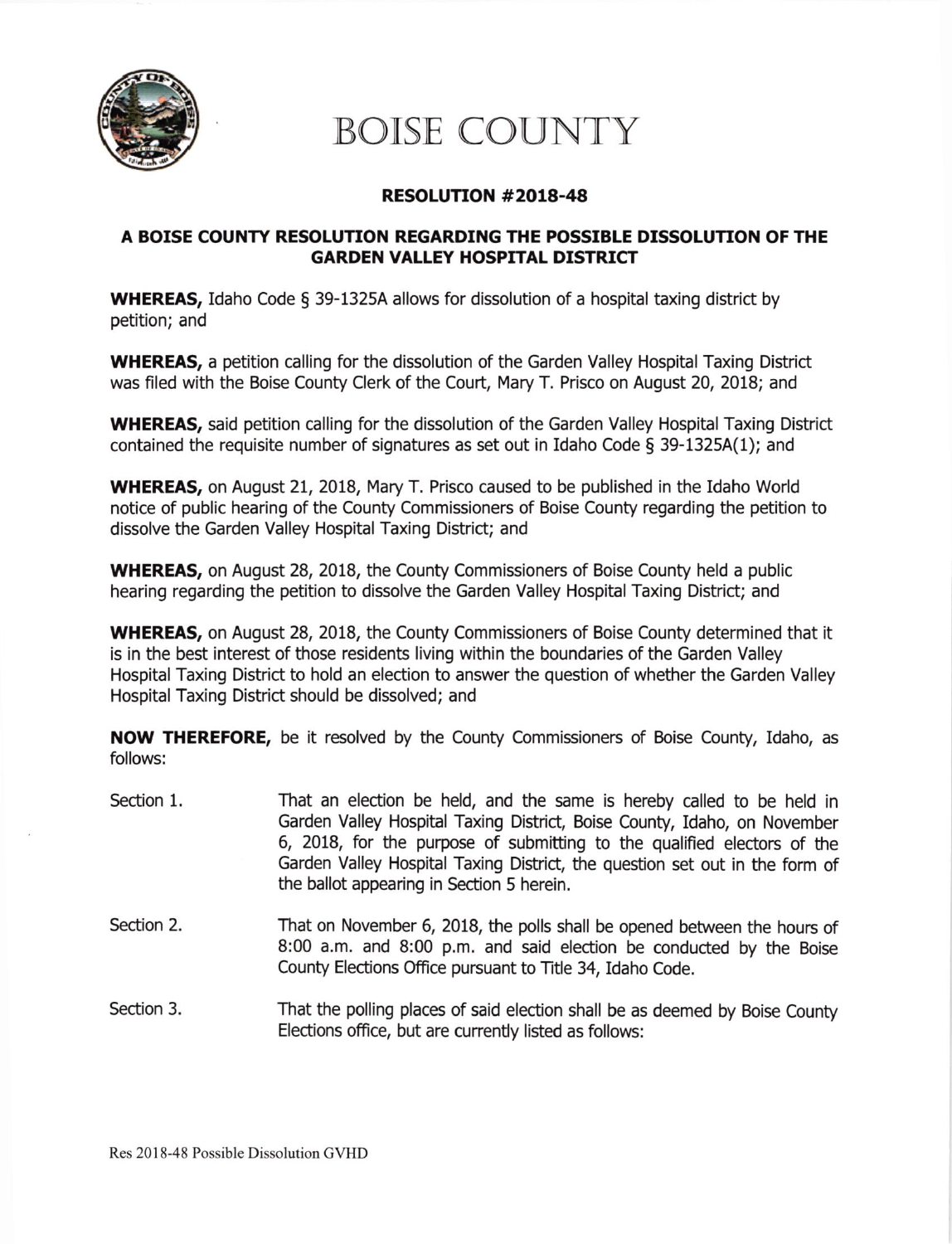Garden Valley Precinct #30 Garden Valley High School Gym 1053 Banks Lowman Rd. Garden Valley, ID 83622

Horseshoe Bend Precinct #40 Mutual Improvement Previously (Ladies' Auxiliary Club Building) 121 W. Boise St. Horseshoe Bend, ID 83629

Lowman Precinct #60 Emergency Services Station #80 8000 Highway 21 Lowman, ID 83637

#### Absentee Voting

Boise County Elections Department 420 Main Street Idaho City, Idaho 83631 Telephone (208) 392-4431 ext. 121 Facsimile (208) 392-4473 http://www.boisecounty.us/Elections.aspx

That no person shall vote at the election who is not, at the time, a qualified elector as set forth in Title 34 Idaho Code, and a resident of the Garden Valley Hospital Taxing District. Section 4.